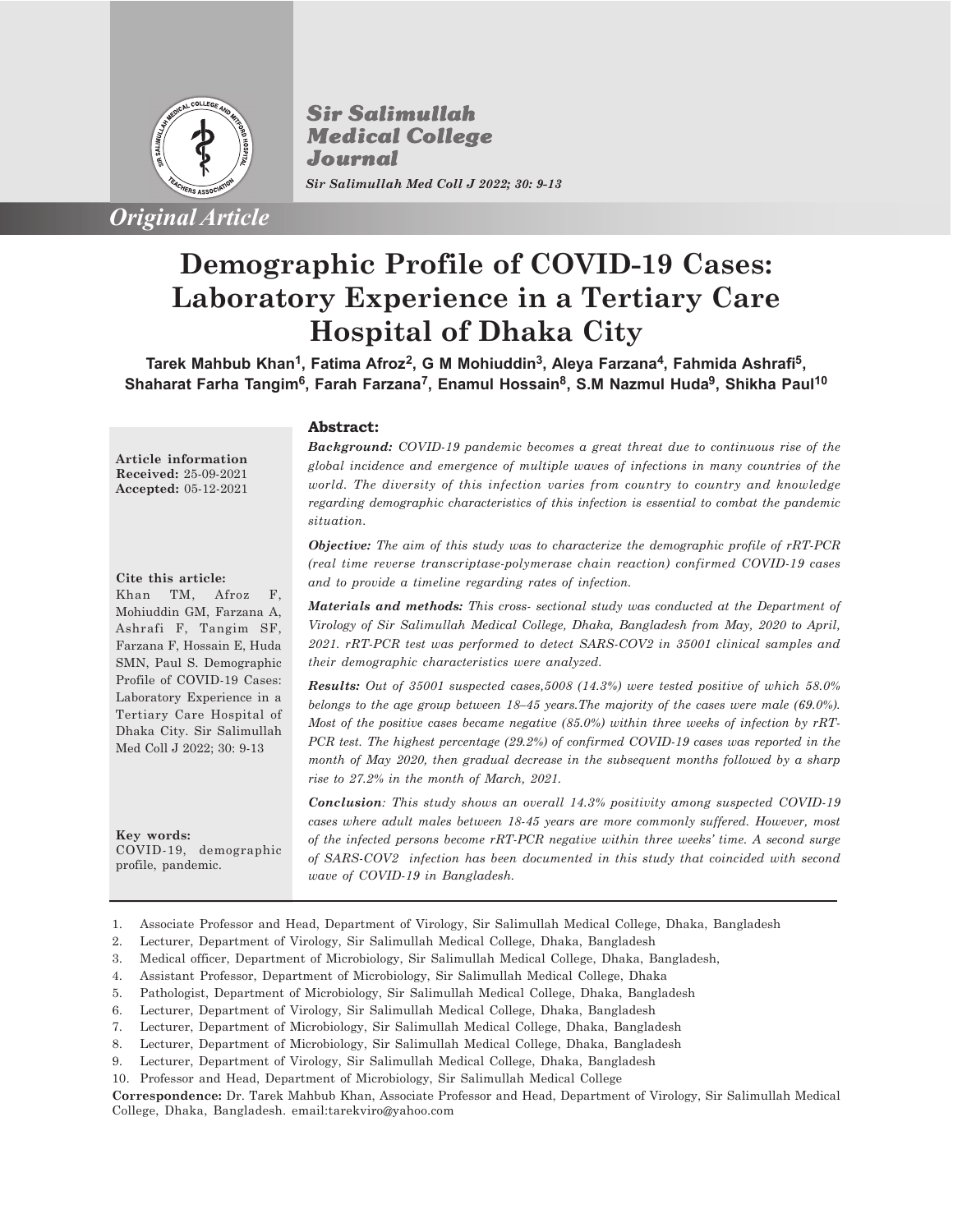### **Introduction:**

A cluster of atypical pneumonia of unknown etiology had been reported in the city of Wuhan, China in late December of 2019 that later on epidemiologically linked to a seafood and wet animal wholesale market<sup>1,2</sup>. Through genome sequencing, Chinese scientists identified a novel corona virus as the cause of this outbreak which was a single-stranded, enveloped, positive sense RNA virus having crown like spikes on the surface. The International Committee on Taxonomy of Viruses (ICTV) designated the name of this new coronavirus as "severe acute respiratory syndrome coronavirus 2 (SARS-CoV-2)" on February 11, 2020 as it was genetically related to other beta-corona viruses like severe acute respiratory syndrome (SARS) virus and middle east respiratory syndrome (MERS) virus which emerged in 2002 (China) and 2012 (Saudi Arabia) respectively<sup>1,3</sup>. On the same date the World Health Organization (WHO) named the disease as COVID-19 (corona virus disease 2019) and announced it as pandemic in March 11, 2020 due to increases number of COVID-19 cases and fatalities across the world<sup>3</sup>. The virus spread globally so rapidly that about  $221$  countries (by  $20<sup>th</sup>$ ) September, 2021) have already been facing its grave consequences<sup>4</sup>. As of 20<sup>th</sup> September 2021, 221 countries, including Bangladesh have confirmed more than 228.21 million COVID-19 cases and 4.68 million deaths globally<sup>5</sup>.In Bangladesh, the first three confirmed cases of COVID-19 were reported on  $8<sup>th</sup>$  march, 2020 by the Institute of Epidemiology, Disease Control and Research (IEDCR)6,7. Almost every country of the world had adopted aggressive therapeutic and nontherapeutic measures to control the spread of COVID-19. The Government of Bangladesh also followed the similar trend of preventive strategies such as nationwide lockdown, wearing face mask, social distancing, contact tracing, monitoring, quarantine, isolation and vaccination<sup>6,8,9</sup>. Despite of these measures,COVID-19 cases have spread to all 64 districts of Bangladesh<sup>6</sup>. The situation became more challenging due to noncompliance of people toward the universal protective measures, emergence of mutant variants of SARS-CoV-2and a second wave strike of COVID-19 in Bangladesh9,10,11. In Bangladesh, by 20th September, 2021, about 1,542,683 confirmed COVID-19 cases with 27, 225 deaths were  $reported<sup>5</sup>.$ 

To combat this pandemic situation, a reliable, organized demographic data is essential to evaluate the situation and to take necessary strategies for control and prevention of COVID-19. The aim of this study was to evaluate one-year demographic data of confirmed COVID-19 cases by RT- PCR in a tertiary care hospital of Dhaka city and to provide a timeline about the rate of infection.

## **Materials and methods:**

**Study place:** This cross-sectional study was conducted at the Department of Virology, Sir Salimullah Medical College, Dhaka, Bangladesh.

**Sample size and period:** A total of 35001 samples from the suspected COVID-19 cases were tested in the PCR laboratory between May 2020 to April 2021.

**Sample Collection:** Nasopharyngeal swabs of suspected COVID-19 patients attending in the Flu corner of Sir Salimullah Medical College Hospital were collected in the designated sample collection area following WHO guideline. Samples were collected in a previously supplied properly identified screw capped tubes containing storage media. After collection, each screw capped tube containing sample was placed within a plastic zippered bag, placed them within an ice bag and transported to the PCR laboratory of Department of Virology. Demographic data of the patients were recorded in a predesigned data collection sheet at the time of sample collection and also submitted to the PCR laboratory along with the samples.

**RNA extraction and rRT-PCR reaction**: In the laboratory rRT-PCR (Real time Reverse transcriptase PCR) was done by Sansure Biotech Novel Coronavirus (2019-nCoV) Nucleic Acid Diagnostic Kit (SanSure Biotech, China). At first the Viral RNA was extracted from the patient's specimens using a SanSure Biotech sample release reagent (SanSure Biotech, China) as per instructions of manufacturer. To make a final reaction volume of 50  $\mu$ L, at first 20  $\mu$ L lysed sample was added in 0.2 mL PCR tube. Then 30  $\mu$ L of master mix was added which consists of 26  $\mu$ L PCR mix and 4  $\mu$ L Enzyme mix (RT Enzyme and Taq polymerase enzyme).PCR amplification was done using QuantStudio TM 5 (Applied Biosystem, USA) thermocycler. The end-point PCR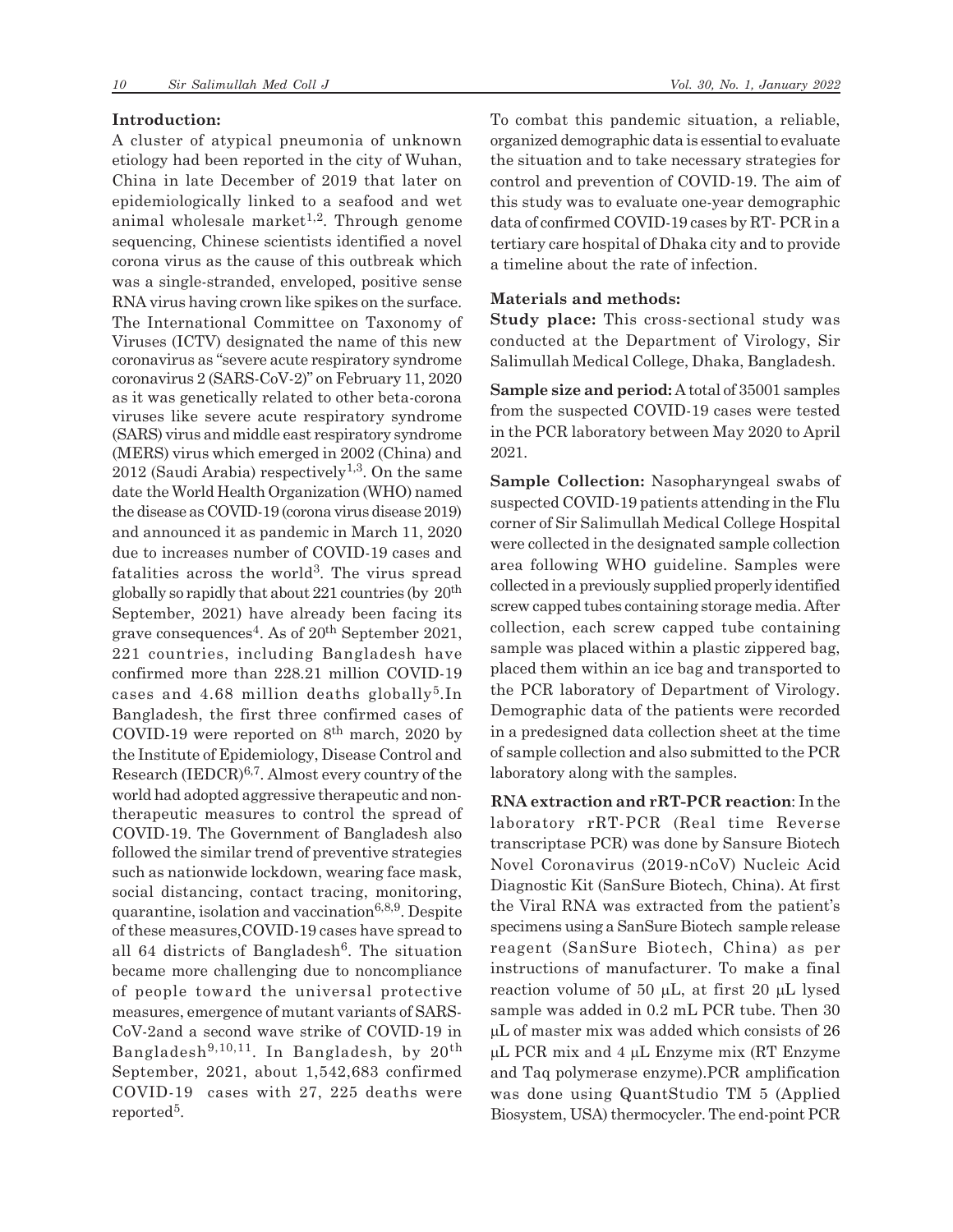result was analyzed using the software design for QuantStudioTM 5 real-time PCR system. The result was interpreted by detection of fluorescence curve for either or both of the N and ORF1ab genes of SARS-CoV-2. Samples were considered positive through detection of any significant target gene curve within a defined ct value (ct<40) along with internal control. The test included human RNA gene as an internal control. In every PCR run both positive control and negative controls were used as quality control.

**Data analysis:** All data, including age, gender, and residence and PCR test results were recorded in a Microsoft Excel spreadsheet. No imputation was made for missing data. All data were analyzed by using Excel Software 2016 and Microsoft word. Descriptive analyses of all relevant variables were done using appropriate statistical methods.

### **Results:**

Out of 35001 samples, 5008 (14.3%) were tested positive and 29993 (85.7%) were tested negative for SARS Cov-2 (figure-1)**.** Among the positive cases 61.0% were male and 39.0% were female (table-I). Most of the positive cases belong to age group 18- 45 years (58%) followed by 35% and 7% for the age group over 45 years and below 18 years respectively (table-II). Among 961 rRT-PCR confirmed followup cases, 816 (84.9%) were tested negative within 3 weeks from the first positive result followed by 11.1% cases after 3 weeks and 3.9 % cases after 4 weeks (figure-3).The highest percentage (29.2%) of confirmed COVID-19 cases was observed in the month of May 2020, then gradual decrease in the number with a sharp rise to 27.2% in the month of March, 2021 (figure-2).



**Fig.-1:** *Positive and negative cases of COVID-19.*



**Fig.-2:** *Distribution of the percentage of confirmed cases of COVID-19 per month from May, 2020 to April 2021.*



**Fig.-3:** *Distribution of the number and cumulative percentage of the COVID-19 cases in different age group according to the time interval of positive case that tested negative by rRT-PCR. Follow up rRT-PCR test report of 961 cases were found. Among them 37 cases were tested negative within d" 1 week, 392 cases after one week, 387 cases after 2 weeks, 107 cases after 3 weeks, 34 cases after 4 weeks, 3 cases after 5 weeks and one case was tested negative after 6 weeks.*

**Table-I** *Gender distribution of COVID-19 cases by rRT-PCR*

| Covid 19 cases           |             | Gender                    |  |
|--------------------------|-------------|---------------------------|--|
|                          | Male        | Female                    |  |
|                          | $n$ (%)     | $n$ (%)                   |  |
| Positive cases, N=5008   | 3057 (61.0) | 1951 (39.0)               |  |
| Negative cases, N=29993  |             | 17311 (57.7) 12682 (42.3) |  |
| Total cases, $N = 35001$ |             | 20368 (58.2) 14633 (41.8) |  |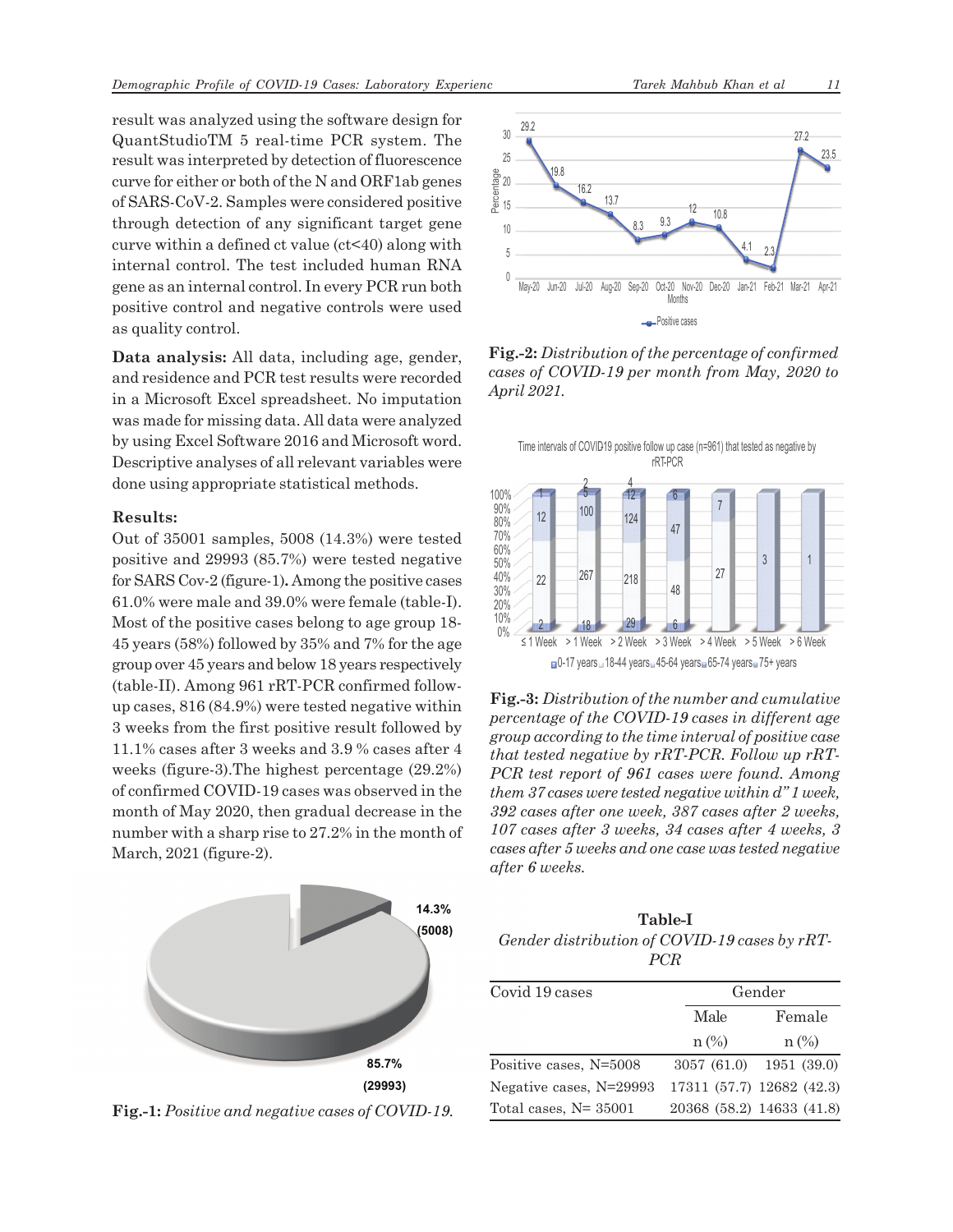| <b>Table II</b>                             |
|---------------------------------------------|
| Distribution of COVID-19 cases according to |
| different age groups                        |

| Age groups            | Covid 19 cases by rRT-PCR |                                      | Total     |
|-----------------------|---------------------------|--------------------------------------|-----------|
| in year               | $N = 35001$               |                                      | cases     |
|                       | Positive                  | Negative                             |           |
|                       | cases                     | cases                                |           |
|                       | N=5008                    | $N = 29993$                          |           |
| $<18$ , n $(\%)$      | 350 (7.0)                 | 2554(8.5)                            | 2904(8.3) |
| 18-45, $n\frac{6}{6}$ |                           | 2909 (58.0) 17543 (58.5) 20452(58.4) |           |
| $>45$ , n(%)          |                           | 1749 (35.0) 9896 (33.0) 11645 (33.3) |           |

### **Discussion:**

SARS-CoV-2, the causative agents of COVID-19 pandemic is one of the most virulent pathogens causing severe acute respiratory illness in humans12. Initial case studies of China demonstrated 81% of mild cases, 14% of severe respiratory distress and 5% of critical cases of COVID-19 with a case fatality rate of  $2.4\%$ <sup>12</sup>. This study revealed 14.3% infection rate of COVID-19 which was almost near to the overall infection rate  $(16.3\%)$  of COVID-19 in Bangladesh<sup>13</sup>. The highest infection rate (58.0%) was observed among the young adults of 18–45 years old followed by adults of more than 45 years group (35%).The lowest infection rate (7.0%) was recorded among child and adolescence below18 years old. Almost similar findings of highest percentage (51.8%) of SARS-CoV-2 infected patients in the age group of 20–40 years old and lower infection rate in the younger people were also reported in another study of Bangladesh<sup>10</sup>. The higher risk of being infected with COVID-19 in young adults and middle-aged people may be due to the fact that most of them are in the working-class group and probably have high chance of exposure to circulating virus during outside activities and reluctant to compliance health safety<sup>10,14</sup>. This study also showed the male (61%) predominance in infection over their female counter-part  $(39\%)$ . Other studies<sup>1,6,10,14,15</sup>also revealed the similar findings of male dominance in COVID-19 which may be due to social and cultural dogmatism such as gender disparities in testing, women's shyness and active male population who are relatively more prone to exposure than women $10,14$ . We observed almost equal male- female (0**.**97**:**1) ratio of confirmed COVID-19 cases below the age group of 18 years but higher male-female ratio (1**.**6**:** 1) above 18 years old cases which may be due to more active male population particularly in terms of jobs outside the home than the female<sup>14</sup>. In a population based matched cohort study of 152,637 women also revealed that female sex hormone might have effect with low rate of infection and less severity of SARS- $COV2$  among women<sup>16</sup>. This could explain the role of female hormone estrogen among adult women and the less predominance of female infection in this study. Among 961 rRT-PCR confirmed followup COVID-19 cases, 816 (84.9%) were tested negative within 3 weeks from the first positive result followed by 11.1% cases after 3 weeks and 3.9 % cases after 4 weeks. Moreover rate of viral clearance within 3 weeks was highest among the age 0-17 years (89%) than other age groups. A study from India reported 18 days as median time required for RT-PCR negativity of COVID-19 from the first positive report<sup>17</sup>. Among the COVID-19 cases who required longer duration (>3 weeks) to become RT-PCR negative, 60.7% were male and 51.7% belongs to the age group of 18-44 years. Highest percentage (29.2%) of positive cases was observed during the initial month of May 2020 then there was a gradual decrease of COVID-19 cases to 8.3% by September 2020 and slightly increased from October 2020 to December 2020. We observed lowest percentage of cases from January 2021 (4.1%) to February 2021 (2.3%) and then there was a sharp rise in the cases of COVID-19 during March 2021 which corresponds to the second wave of COVID-19 in Bangladesh. A study from Bangladesh also reported lowest infection rate (below 5%) during mid-January to first week of March, 2021 and then increased number of infections and deaths that suggested the start of the second wave of  $CovID-19$  in Bangladesh<sup>18</sup>. The limitation of this study was that only demographic data of COVID-19 confirmed cases by RT-PCR were analyzed irrespective of their sign, symptoms, co-morbidity and outcomes of the cases.

### **Conclusion:**

SARS COV2 infection imposed a major threat to human health across the world. Evaluation of demographic data with pattern and course of infection is important in designing screening and prevention protocol to control infection. This study revealed 14.3% infection rate with male predominance. However most of the cases became